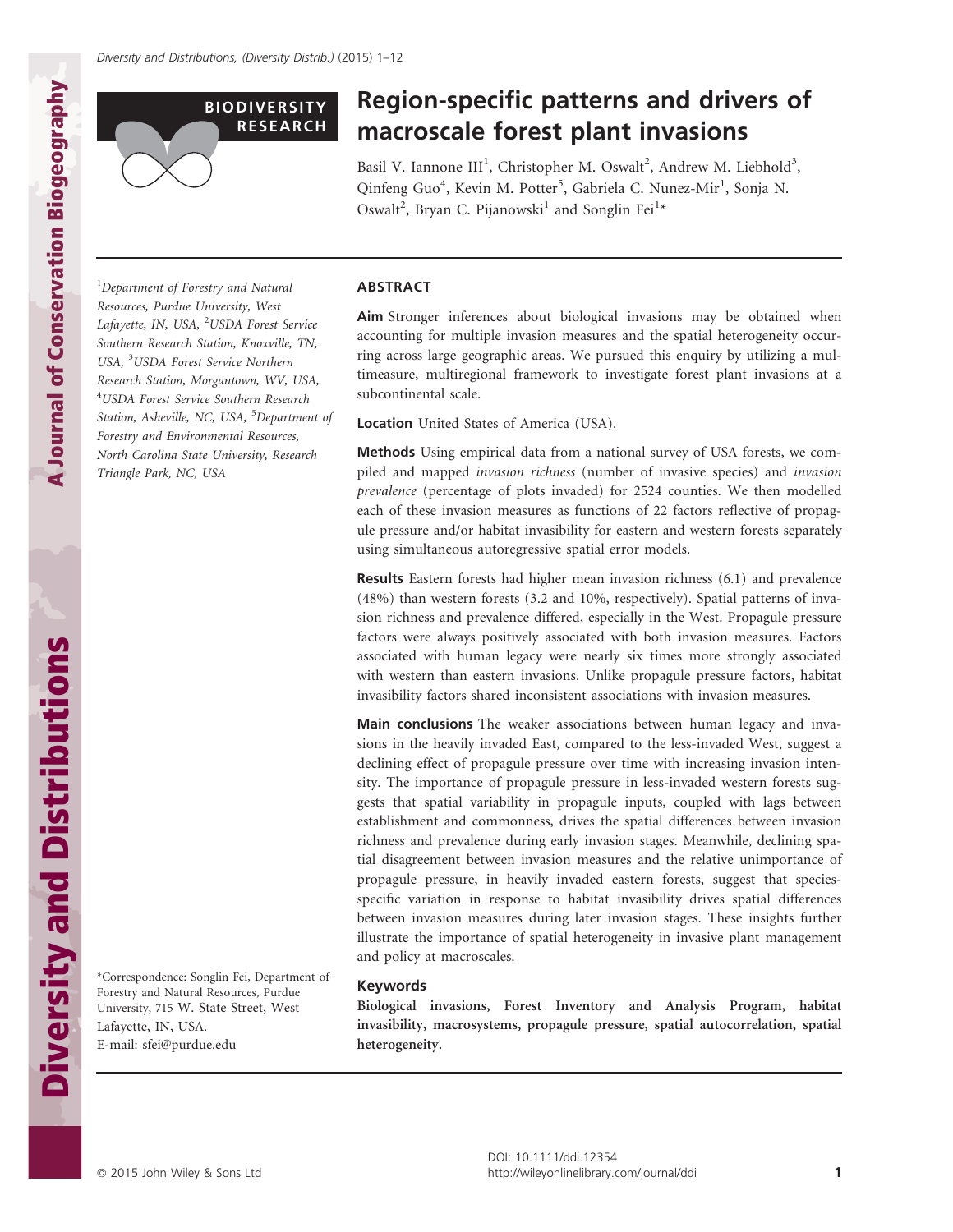## INTRODUCTION

Biological invasions are a major component of global change (Vitousek et al., 1997; Ricciardi, 2007), resulting in significant impacts (Simberloff et al., 2013; Fei et al., 2014). The fact that global-level processes drive invasions and that many species become invasive illustrate the need to study invasions using a macroecological framework, that is across both large geographic areas and a wide range of species and taxa (sensu Brown, 1999). Conducting such investigations can help to detect robust patterns and processes that transcend taxonomic and geographic boundaries (Brown, 1999), and help to control for potential biases occurring from studying too few species or spatial scales that are too small (Hulme et al., 2013). Despite the vast number of smaller-scale investigations on biological invasions, these studies cannot provide comprehensive insight into the complexities of invasions at macroscales (Pauchard & Shea, 2006), as data required to do so need to be collected across multiple geographic scales (Araújo & Rozenfeld, 2014).

Despite the proven utility of a macroecological framework for investigating invasions, certain key advancements to this framework may improve our understanding of invasion dynamics. The first is accounting for the fact that invasions can be measured in multiple ways. Obtaining multiple measures of invasion, however, is often challenging, especially at the continental to subcontinental scales. Data limitations unfortunately lead to a reliance on invasive species richness as the only measure to interpret macroscale invasion patterns (e.g. Guo et al., 2012; Liebhold et al., 2013), despite the potentially greater utility of other measures. For instance, measures such as invasion prevalence or dominance may better reflect invader impacts, making them more relevant to policy and management (Guo & Symstad, 2008; Hillebrand et al., 2008). Additionally, as illustrated both theoretically (Guo & Symstad, 2008; Catford et al., 2012) and empirically from local to subcontinental scales (Kennedy et al., 2002; Stohlgren et al., 2003), deeper insights can be gained by quantifying and analysing multiple invasion measures [e.g. devising better management practices by detecting varying effects of the same factor on different invader life stages (Iannone & Galatowitsch, 2008; Iannone et al., 2013)].

Another key advancement to improve our understanding of invasions can come from accounting for the considerable spatial heterogeneity that occurs across large regions [e.g. the ecoregions of the United States of America (USA) (Cleland et al., 2007)]. This heterogeneity likely affects both the sizes and directions of the associations between invasion drivers and patterns. At the global scale, spatial heterogeneity possibly contributes to the considerable variability observed among regions in the sizes of associations between propagule pressure and invasion patterns (Lin et al., 2011). At the regional scale, spatial heterogeneity may cause changes in the directionality of associations between native and exotic plant species richness (Shea & Chesson, 2002).

Finally, our understanding of invasions that has emerged from analyses of large datasets (Richardson, 2004) can be improved via higher data quality and resolution. Many studies rely on data compiled from anecdotal records of species presence/absence within a given geographic region (e.g. Stohlgren et al., 2006; Gavier-Pizarro et al., 2010; Pyšek et al., 2010), probably due to the lack of access to systematic empirical field data. For this same reason, many of these investigations included all exotic species, not only those known to be invasive (e.g. Stohlgren et al., 2006; Pyšek et al., 2010; Guo et al., 2012), and were conducted across most, if not all, terrestrial systems within a given geographic area (e.g. Stohlgren et al., 2006; Gavier-Pizarro et al., 2010; Pysek et al., 2010). Utilizing empirically collected data focused on species known to cause socioeconomic or ecological threats [i.e. to be invasive within the context of management and policy (sensu Ries et al., 2004; Mehrhoff et al., 2014)] in a specific system may facilitate better targeted management and policy recommendations.

Here, we report the findings of an investigation aimed at determining whether our understanding of biological invasions at macroscales can be improved by (1) considering more than one invasion measure, (2) accounting for the spatial heterogeneity inherent to large study regions and (3) using high-resolution datasets. To do so, we modelled two measures of invasion (invasion richness and invasion prevalence, defined below) across two ecologically distinct regions of the USA (eastern and western forests) as functions of factors related to propagule pressure and habitat invasibility – two widely recognized components of invasion at macroscales, particularly in forests (Catford et al., 2009; Gavier-Pizarro et al., 2010; Pyšek et al., 2010; Guo et al., 2012; Liebhold et al., 2013). Our specific objectives were to (1) identify spatial patterns of forest plant invasions and (2) assess the extent to which accounting for multiple invasion measures and spatial heterogeneity affects these spatial patterns and determines the factors to which these spatial patterns are most strongly associated. Our focus on forests is of practical importance as these globally abundant systems provide a wide range of services linked to human well-being (Gonzalez et al., 2005) that are potentially threatened by numerous invasive plant species (Martin et al., 2009; Pejchar & Mooney, 2009). This improved understanding will aid the development of better invasion management and policy.

## METHODS

#### Depicting geographic patterns

To determine spatial patterns of forest plant invasions (objective 1), we mapped *invasion richness* and *invasion* prevalence (defined below) for 2524 counties within the contiguous 48 states of the USA. These data were collected as part of the United States Forest Service's Forest Inventory and Analysis Program (FIA) (Bechtold & Patterson, 2005),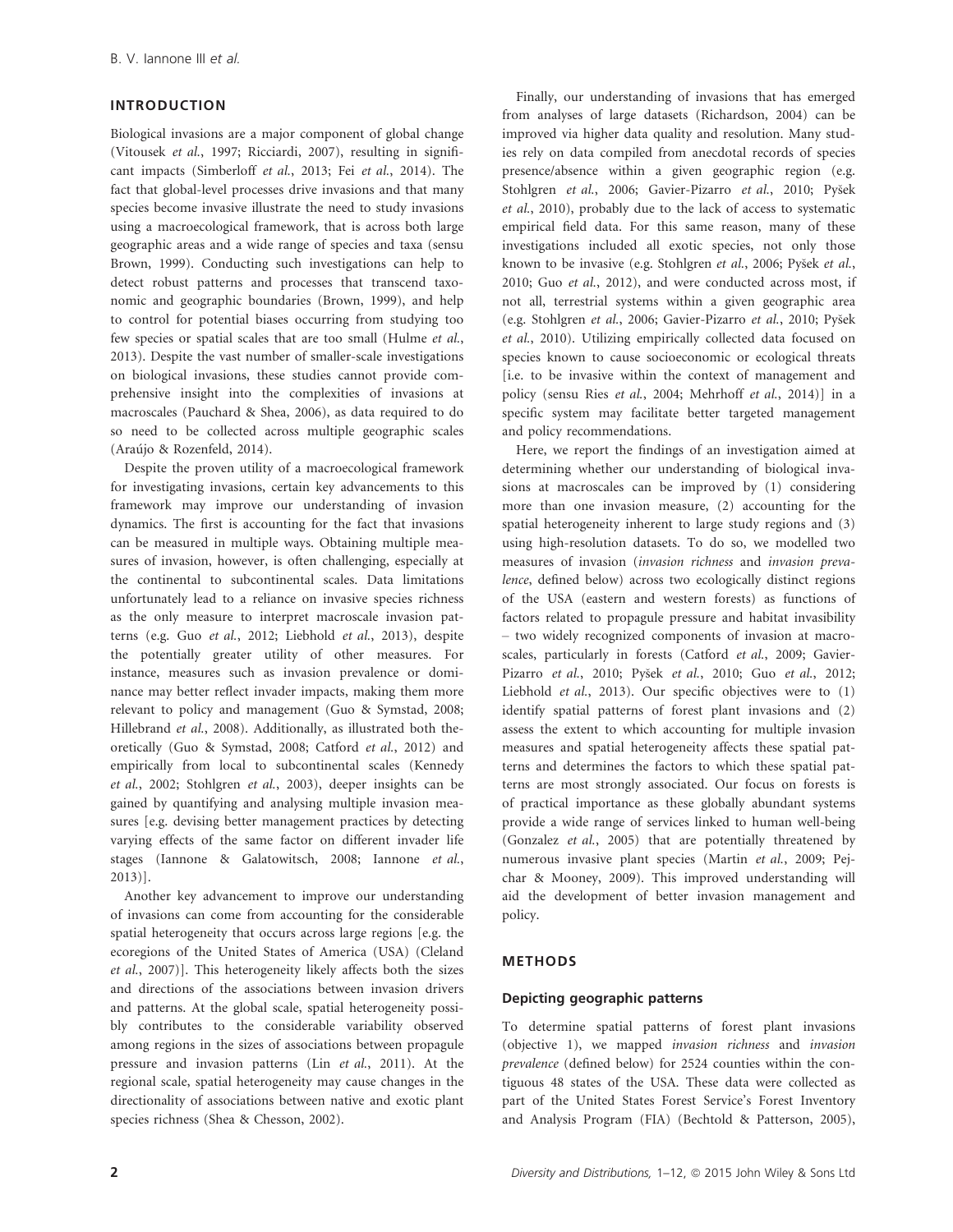specifically for the 2012 iteration of this dataset (Oswalt et al., 2015). FIA monitors forests at an approximate intensity of one 0.40-ha plot per 2428 ha of forest, resulting in about 120,000 plots for our study region. FIA defines forests as areas at least 37 m wide and 0.40 ha in size not slated for non-forest use that are, or were, covered at least 10% by trees of any size (Bechtold & Patterson, 2005). We used counties as our sample unit because that was the resolution at which plant invasions and some explanatory variables (described below) were quantified.

FIA defines 'invasive plants' in accordance with USA Executive Order 13112 as exotic plant species of any growth form likely to cause economic or environmental harm (Ries et al., 2004). The number of plots, and the specific species, monitored varied among the FIA regions depicted in Fig. S1, Supporting Information. Nonetheless, there was considerable overlap in the species monitored between adjoining FIA regions (Table S2), thus accounting for cross-regional invasions. Concerns regarding variability in species monitored were further alleviated by investigating non-species-specific invasion measures. Variability in sampling efforts was accounted for in our statistical analysis (described below).

For this study, invasion richness is defined as the number of invasive plant species detected across all monitored FIA plots in a given county, thus estimating the number of invasive species that have established in that county's forests. Invasion prevalence is defined as the percentage of monitored FIA plots in a given county having at least one invasive plant present, thus estimating invasion commonness. We did not have reliable estimates for invasion richness in 27 western counties and therefore excluded these counties from our analysis.

## Determining variability in factors associated with invasion patterns

To determine the extent to which different invasion measures and spatial heterogeneity affect factors most associated with invasion patterns (objective 2), we modelled each invasion measure separately for eastern and western forests as a function of 22 variables reflecting propagule pressure (hereafter propagule terms) and/or habitat characteristics that affect the ability of propagules to establish (hereafter invasibility terms). We were primarily interested in how final models for the two invasion measures and for the two halves of the USA differed, and not in the effects of any specific explanatory variable per se. Therefore, we investigated variables already determined to be associated with macroscale invasion patterns (Guo et al., 2012; Liebhold et al., 2013). Propagule and invasibility terms, and a brief explanation of their utility, are listed in Table 1. Further explanation of variables, including data sources and necessary pre-calculations, are provided in Appendix S3.

The East–West subdivision used was a justifiable first step for assessing the effects of spatial heterogeneity. Forests in these regions are well known to differ in climate, vegetation,

topography, geology and soils (Cleland et al., 1997; McNab et al., 2007), suggesting they also differ in invasion drivers, and in the directionalities and strengths of driver effects. These forests are also isolated from one another and have very different histories of European settlement, leading to different ownership patterns [a much higher proportion of western forests are publicly owned (Smith et al., 2002)]. Finally, western counties tend to be considerably larger than eastern counties (mean  $\pm$  SD = 7400  $\pm$  6900 vs.  $1600 \pm 1100 \text{ km}^2$ , respectively).

Our analysis of invasion richness had to address variable sampling efforts among both counties and FIA regions since this variability affects estimates of species richness (Patino~ et al., 2014). Therefore, we included the proportion of forested area and county area as explanatory variables in our statistical models. As FIA plots occur at fixed spatial increments (Bechtold & Patterson, 2005), these variables relate to sampling effort. Dividing invasion richness by area of forest monitored would have been insufficient, as this approach assumes rates of species accumulation to be linearly related to sampling effort, homogeneous across large areas and unaffected by invader presence, all of which are unlikely (Powell et al., 2013; Patiño et al., 2014). We did not conduct separate analyses for each FIA region, as ecological regions overlap FIA regional boundaries (Cleland et al., 2007). Nor did we incorporate FIA region into our statistical models, as this variable was redundant with others providing mechanistic understanding, including mean annual temperature, precipitation, elevation and years since incorporation into the USA (Goodman-Kruskal's  $G = 0.80$  to 0.94). These potential sources of bias did not affect invasion prevalence, as this measure inherently standardizes for both sampling effort and the number of species monitored.

Ecological inferences at the macroscale often reflect no more than the explanatory variables chosen, or available, to investigate (Guo *et al*., 2012). Rejmánek (2003) illustrated how this limitation can raise concerns when variables are collinear. By adding terms related to human demography to statistical models, he produced results contradicting Stohlgren et al. (2003)'s finding of a positive relationship between native and exotic plant diversity. To avoid similar complications associated with collinearity (Legendre & Legendre, 2012), we employed a multitiered modelling approach.

First, we selected propagule and invasibility terms having limited collinearity ( $|r| < 0.75$ ). Inspection of variance inflation factors for preliminary linear models also revealed little evidence of complications due to collinearity (Legendre & Legendre, 2012). Next, we modelled each invasion measure as a function of propagule and invasibility terms separately, eliminating between-group collinearity. Backwards selection was used to find the most parsimonious models. We then combined the terms of the two reduced models, again screened for collinearity among combined terms and repeated backwards selection. When collinearity occurred, we removed one of the covarying terms. For backward selection,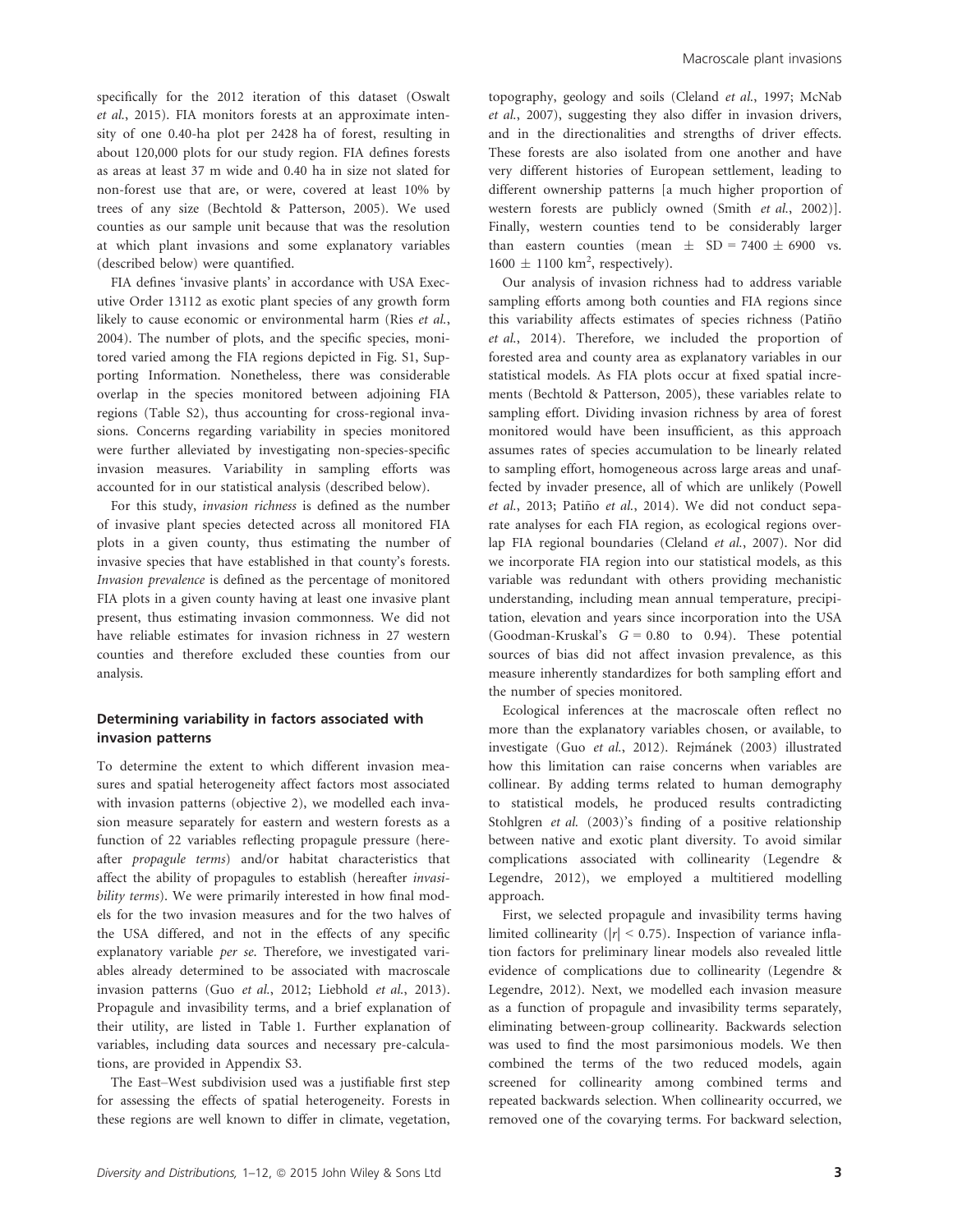Table 1 List of propagule and invasibility terms investigated in relation to invasion richness and prevalence. Included is their abbreviations, units and definitions (when needed), and a brief explanation of what aspect of propagule pressure and/or habitat invasibility each reflect. Explanations, while illustrating the term's utility, are not exhaustive, as other explanations for use likely exist. Also, explanations may not be mutually exclusive. See Appendix S3 for further details on the inclusion of each variable, and the methods in which these data were compiled. Note that proportion of forested area is considered both a propagule and an invasibility term.

| Propagule terms (Abbreviation; Unit)                                                                                                                                                                                                                                                                                                                                                            | Reflective of                                                                                                                                                                                                                                                                                                                                                                                                                                                                 |  |
|-------------------------------------------------------------------------------------------------------------------------------------------------------------------------------------------------------------------------------------------------------------------------------------------------------------------------------------------------------------------------------------------------|-------------------------------------------------------------------------------------------------------------------------------------------------------------------------------------------------------------------------------------------------------------------------------------------------------------------------------------------------------------------------------------------------------------------------------------------------------------------------------|--|
| Proportion of forested area (PropFor)<br>Population density in 1900 (Pop1900; individuals $km^{-2}$ )<br>Population density in 2010 (Pop2010; individuals $km^{-2}$ )<br>Years since incorporation into the USA (YrIncorp)<br>Road density (RdDen; km of road $\text{km}^{-2}$ )<br>Per capita income in 2012 (PcInc2012; \$ individual-year <sup>-1</sup> )<br>Distance to port (DistPort; km) | Internal sources of propagules and sampling effort<br>Historical human-induced propagule inputs<br>Recent human-induced propagule inputs<br>Length of time that county has experienced human-induced propagule inputs<br>Within- and cross-county propagule movement<br>Recent magnitude of economic activity and thus recent propagule pressure<br>Propagule pressure from international sources. Distance to the closest of ten<br>ports having the greatest import tonnage |  |
| Invasibility terms (Abbreviation; Unit)                                                                                                                                                                                                                                                                                                                                                         | Reflective of                                                                                                                                                                                                                                                                                                                                                                                                                                                                 |  |
| County Area (Area; km <sup>2</sup> )<br>Proportion of forested area (PropFor)<br>Proportion of developed area (PropDev)<br>Proportion of agricultural area (PropAg)                                                                                                                                                                                                                             | Habitat availability, including those other than forests, and sampling effort<br>Habitat availability and sampling effort<br>Habitat disturbance and land use patterns<br>Habitat disturbance and land use patterns<br>Biotic resistance                                                                                                                                                                                                                                      |  |
| Mean native tree live biomass (NatBiom;<br>[Eng. Tons $\arccos \arccos 1$ ] FIA plot <sup>-1</sup> )<br>Mean native tree species richness<br>(NatSpRich; Species FIA $plot^{-1}$ )                                                                                                                                                                                                              | Biotic resistance                                                                                                                                                                                                                                                                                                                                                                                                                                                             |  |
| Mean native tree phylogenetic species variability<br>(PSV; PSV FIA $plot^{-1}$ )*                                                                                                                                                                                                                                                                                                               | Biotic resistance                                                                                                                                                                                                                                                                                                                                                                                                                                                             |  |
| Coefficient of variation (CV) native tree live biomass<br>(cvNatBiom)                                                                                                                                                                                                                                                                                                                           | Variability exhibited across forests within each county in potential biotic resistance                                                                                                                                                                                                                                                                                                                                                                                        |  |
| CV native tree species richness (cvNatSpRich)<br>CV native tree phylogenetic species variability (cvPSV)<br>Mean natural forest fragmentation (NatFrag; %)<br>Mean human-caused forest fragmentation (HumFrag; %)                                                                                                                                                                               | Variability exhibited across forests within each county in potential biotic resistance<br>Variability exhibited across forests within each county in potential biotic resistance<br>Landscape-scale patterns affecting environmental conditions and movement<br>Habitat disturbance and landscape-scale patterns affecting environmental<br>conditions and movement                                                                                                           |  |
| Annual precipitation (Precip; mm)                                                                                                                                                                                                                                                                                                                                                               | Climatic conditions                                                                                                                                                                                                                                                                                                                                                                                                                                                           |  |
| Mean annual temperature (Temp; °C)                                                                                                                                                                                                                                                                                                                                                              | Climatic conditions                                                                                                                                                                                                                                                                                                                                                                                                                                                           |  |
| Mean elevation (Elev; m)                                                                                                                                                                                                                                                                                                                                                                        | Climatic conditions                                                                                                                                                                                                                                                                                                                                                                                                                                                           |  |

\*We used phylogenetic species variability to estimate phylogenetic diversity as it tends to be statistically independent of species richness; values range from 0 to 1 with species becoming less related with increasing values (Helmus et al., 2007).

we iteratively removed the term having highest  $P$  value until doing so increased the model's AIC score by more than 2 (Burnham & Anderson, 2002) or until all terms had P values less than 0.05.

To avoid overly complex models due to spatial autocorrelation-induced distorted estimates of statistical significance (Diniz-Filho et al., 2008; Legendre & Legendre, 2012), we used simultaneous autoregressive error models (SAR<sub>err</sub>) to analyse the relationships between invasion measures and propagule and invisibility terms. SAR<sub>err</sub> models can produce robust estimates regardless of spatial autocorrelation occurring within the response variable, explanatory variables or model error term (Kissling & Carl, 2008), all of which are possible given the large amount of variables investigated (2 response; 22 explanatory). We assumed a variance-stabilizing spatial link matrix (Tiefelsdorf et al., 1999), and a 1-degree neighbourhood distance, selected upon inspection of correlograms and AIC scores from preliminary statistical models. We used *pseudo*  $R^2$  values [squared Pearson correlations between fitted and actual response values (Kissling & Carl, 2008)] and standardized model residuals (z-scores) to assess model goodness-of-fit.

Statistical analyses were conducted using R version 3.0.1 (R Core Team, 2013) with SARerr models being constructed using the 'spdep' package (Bivand, 2014). Prior to analyses, highly skewed variables were transformed as described in Table S4. Transformations sometimes differed between eastern and western models. Nevertheless, we standardized all variables  $[(x - mean[x])/SD(x)]$  to facilitate the determination of the relative contribution of explanatory variables to each model and to facilitate cross-model comparisons (Schielzeth, 2010).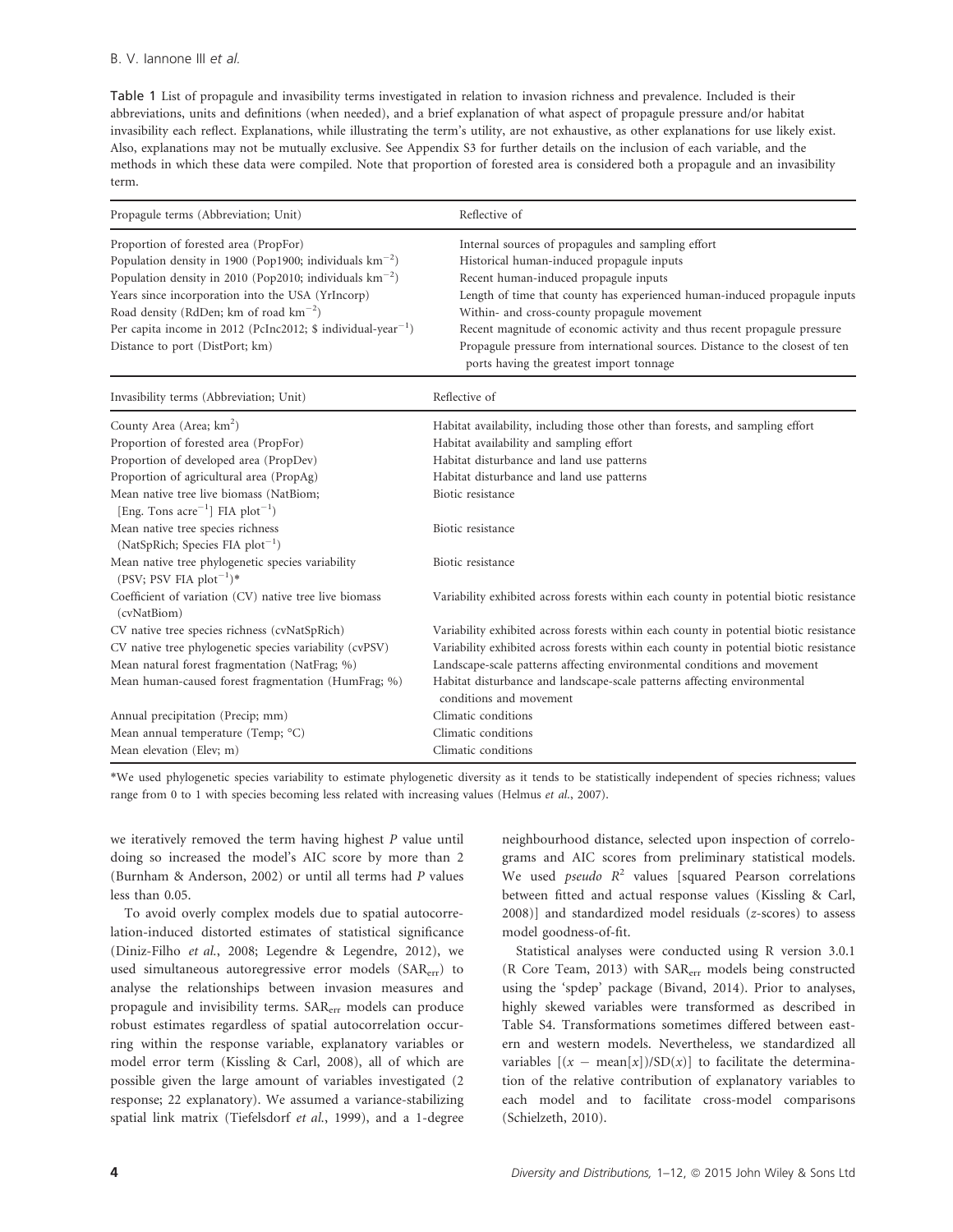## RESULTS

#### Invasion spatial patterns

Eastern forests were more invaded than western forests, yet spatial patterns for the two invasion measures did not always coincide (Fig. 1). The mean  $\pm$  SE invasion richness per county was  $6.1 \pm 0.1$  in the East and  $3.2 \pm 0.2$  in the West. Eighty-one per cent of counties had three or more invasive plant species in the East, compared to only 45% in the West (max invasion richness = 19 and 14 for East and West, respectively). Similarly, mean  $\pm$  SE invasive prevalence was  $48 \pm 1\%$  in the East and only  $10 \pm 1\%$  in the West. Nearly half (48%) of the counties in the East, compared to only 2% of those in the West, had invasion prevalence values greater than 50%.

In the East, invasion patterns were spatially heterogeneous. Forests having the highest invasion richness were in the south-east and east, while those having the lowest were in

the north, the Great Plains, and along the Mississippi River (Fig. 1a). Forests having the highest invasion prevalence were within the agriculturally dominated Midwest, metropolitan areas and the south-east, while those having the lowest were in the north, along the Atlantic and Gulf of Mexico coasts, and in northern Florida (Fig. 1b). Smaller pockets of low-invasion richness and prevalence were also embedded within larger, more heavily invaded areas (Fig. 1a,b).

In the West, patterns of invasion richness were also heterogeneous. Forests having the greatest invasion richness occurred along the Pacific coast, and in parts of Colorado, Idaho and Montana (Fig. 1a). In contrast, patterns of invasion prevalence were more homogeneous, remaining low throughout most of the region (Fig. 1b).

#### Invasion drivers

Our analyses suggest that both propagule pressure and habitat invasibility contribute to macroscale patterns of forest



Figure 1 Geographic patterns of forest plant invasions for (a) invasion richness and (b) invasion prevalence in the contiguous 48 states of the USA. Counties are masked by forest area (Appendix S3). Counties having outlines are those in which we did not have reliable estimates for invasion richness. Note differences between East and West in invasions, as well as between spatial patterns for invasion richness and prevalence.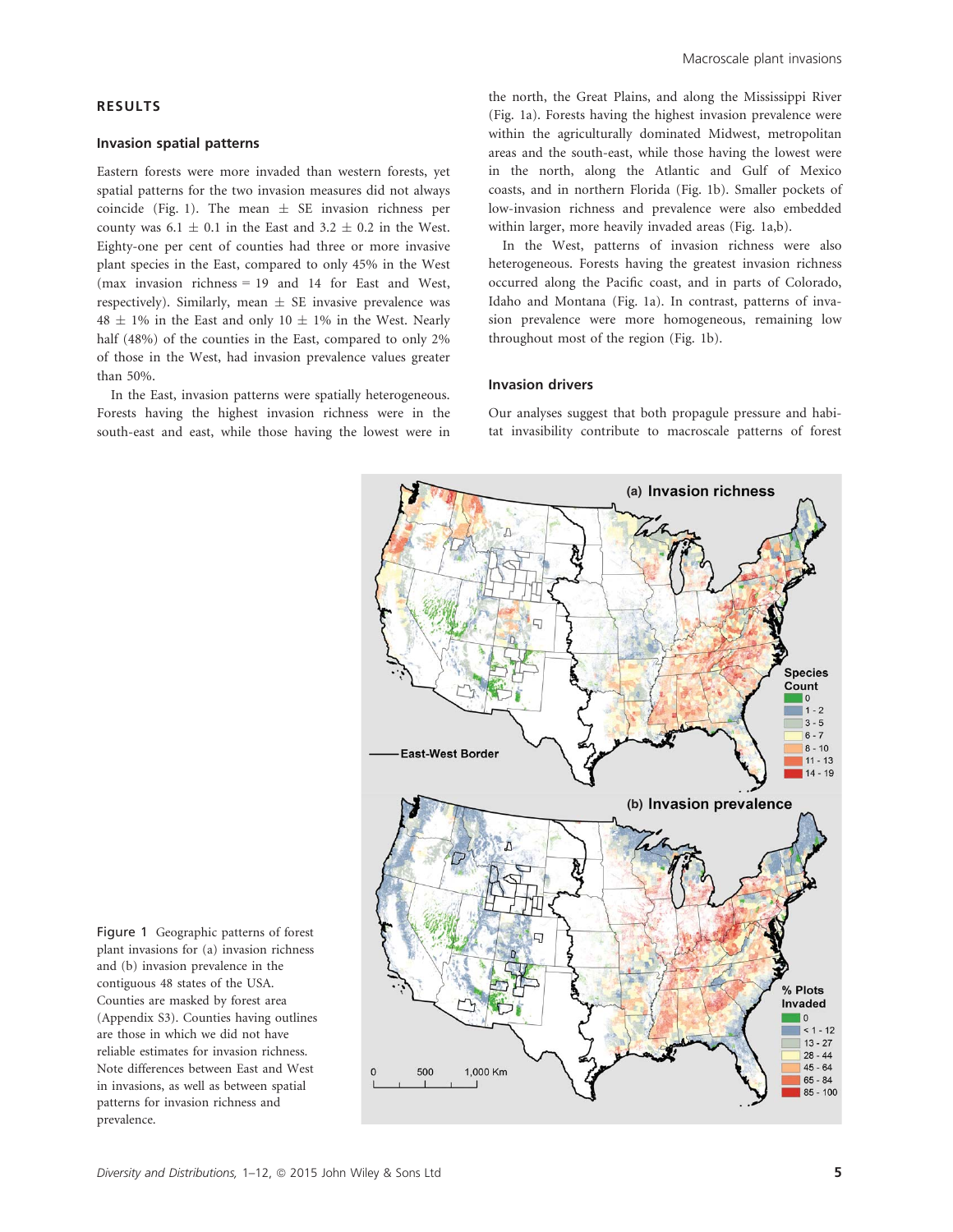plant invasions, but the extent to which they do varies considerably between invasion measures, and between regions (Table 2; Figs. S5 and S6). Earlier stages of the multitiered analysis yielded similar conclusions to those of models containing both propagule and invasibility terms (Appendix S7), for which we report here. The amount of variability explained by our final models differed between the two invasion measures considerably less in eastern than western forests (*pseudo*  $R^2 = 0.57$  to 0.59 and 0.42 to 0.69, respectively; Table 2). Less than 2% of model residuals had z-scores greater than 1.96 or less than  $-1.96$  (i.e. had P values  $\leq$ 0.05), with most (81% to 95%) ranging between  $-1$  and 1 (i.e. having P values  $\geq 0.32$ ; Fig. S8), thus revealing the overall reliability of our statistical models.

## Patterns associated with propagule pressure

Despite exhibiting distinct spatial patterns, both invasion measures shared similar associations among propagule terms in both eastern and western forests. In the East, population density in 2010 and 1900 were both positively related to invasion richness and prevalence (Table 2; Fig. 2). In the West, population density in 2010, distance to the nearest port and years since incorporation into the USA were each positively related to both invasion measures (Table 2b; Fig. 2).

The degree of associations for a given propagule term, however, often varied considerably between invasion measures. In the East, population density in 2010 and in 1900 were both nearly two times more strongly associated with invasion richness than prevalence (Table 2a). In the West, years since incorporation into the USA and distance to the nearest port were two times and 42%, respectively, more strongly associated with invasion prevalence than richness (Table 2b).

Final statistical models also suggest that propagule pressure plays a lesser role in driving invasion patterns in eastern than western forests. Eastern models contained up to three times as many invasibility terms as propagule terms, and the propagule terms in these models had associations 14 to 35% weaker than the next stronger-associated invasibility term (Table 2a). In contrast, western models had equal, or nearly equal, amounts of propagule and invasibility terms, and the association sizes for propagule terms were often greater than, or comparable to, those of invasibility terms (Table 2b). The one propagule term occurring in all models regardless of region was population density in 2010. This term was, however, two times more strongly associated with invasion prevalence in the West than in the East (Table 2b).

The proportion of forested area, which we defined as both a propagule and invasibility term (Table 1), was positively associated with invasion richness and negatively associated with invasion prevalence in the East, but was positively associated with both measures in the West (Table 2; Fig. 2). Per capita income in 2012 was not associated with either invasion measure ( $P = 0.60$  to 0.99;  $\Delta AIC \le 0$ ), and road density was not included in final models (Appendix S7).

Table 2 Relative associations of propagule (P) and invasibility (I) terms in final reduced SARerr models for (a) eastern and (b) western forests. Detailed results of preceding steps in the multitiered approach can be found in Table S7.1 of Appendix S7. Proportion developed (PropDev) was dropped from analyses as it was redundant with population density in 2010 ( $r = 0.90$  in East and 0.88 in West) and the latter term better met the distributional assumptions of SARerr models. See Table 1 for definition of abbreviations. Note that elevation had a  $P = 0.053$ in model preceding the final model for invasion richness in western forests. Removing it from the model, however, caused no change in the interpretation of other terms. Because of this and its extremely weak effect size  $(-0.085 \pm 0.044)$ , we treated the more parsimonious model as the final model.

| (a) Eastern forests<br>Invasion richness ( $N = 2104$ ) |                   | Invasion prevalence $(N = 2104)$ |                   |
|---------------------------------------------------------|-------------------|----------------------------------|-------------------|
| Model term<br>(term type)                               | Estimate $\pm$ SE | Model term<br>(term type)        | Estimate $\pm$ SE |
| PropFor $(P, I)$                                        | $0.43 \pm 0.04$   | $H \text{um}$ Frag $(I)$         | $0.22 \pm 0.04$   |
| Area (I)                                                | $0.33 \pm 0.02$   | PropFor $(P, I)$                 | $-0.16 \pm 0.04$  |
| Temp $(I)$                                              | $0.26 \pm 0.05$   | Temp $(I)$                       | $-0.16 \pm 0.05$  |
| HumFrag (I)                                             | $0.26 \pm 0.04$   | Elev(I)                          | $-0.14 \pm 0.05$  |
| Precip (I)                                              | $-0.18 \pm 0.05$  | NatFrag (I)                      | $-0.13 \pm 0.04$  |
| Pop2010 $(P)$                                           | $0.15 \pm 0.02$   | Pop1900 $(P)$                    | $0.08 \pm 0.02$   |
| NatFrag (I)                                             | $-0.13 \pm 0.03$  | Pop2010 $(P)$                    | $0.07 \pm 0.02$   |
| Pop1900 $(P)$                                           | $0.12 \pm 0.02$   | Area $(I)$                       | $-0.06 \pm 0.02$  |
|                                                         |                   | PSV(I)                           | $-0.05 \pm 0.02*$ |
| pseudo $R^2 = 0.59$                                     |                   | <i>pseudo</i> $R^2 = 0.57$       |                   |
| (b) Western forests                                     |                   |                                  |                   |
| Invasion richness ( $N = 393$ )                         |                   | Invasion prevalence $(N = 420)$  |                   |
| Model term                                              |                   | Model term                       |                   |
| (term type)                                             | Estimate $\pm$ SE | (term type)                      | Estimate $\pm$ SE |
| PropFor $(P, I)$                                        | $0.65 \pm 0.05$   | DistPort(P)                      | $0.60 \pm 0.08$   |
| DistPort (P)                                            | $0.42 \pm 0.07$   | YrIncorp(P)                      | $0.49 \pm 0.06$   |
| Area $(I)$                                              | $0.32 \pm 0.04$   | Pop2010 $(P)$                    | $0.22 \pm 0.06$   |
| Temp $(I)$                                              | $0.27 \pm 0.07$   | NatFrag (I)                      | $0.17 \pm 0.05$   |
| YrIncorp(P)                                             | $0.23 \pm 0.05$   | Temp $(I)$                       | $0.16 \pm 0.08*$  |
| NatBiom (I)                                             | $0.16 \pm 0.07*$  | Area $(I)$                       | $0.15 \pm 0.05$   |
| Pop2010 $(P)$                                           | $0.15 \pm 0.05$   | PropFor (P, I)                   | $0.14 \pm 0.05$   |
| HumFrag (I)                                             | $0.12 \pm 0.05*$  |                                  |                   |
| NatSpRich (I)                                           | $-0.12 \pm 0.06*$ |                                  |                   |
| <i>pseudo</i> $R^2 = 0.69$                              |                   | pseudo $R^2 = 0.42$              |                   |

 $*P$  value of terms ranged from 0.028 to 0.049. All other  $P$  values were less than 0.008.

#### Patterns associated with invasibility terms

In contrast to propagule terms, the trends in associations with invasibility terms shared between invasion measures were much less consistent, excluding some notable exceptions. Human-caused forest fragmentation was positively associated with both invasion measures in the East, and positively associated with invasion richness in the West (Table 2; Fig. 2). In the East, natural forest fragmentation was negatively associated with both invasion measures (Table 2a; Fig. 2). In the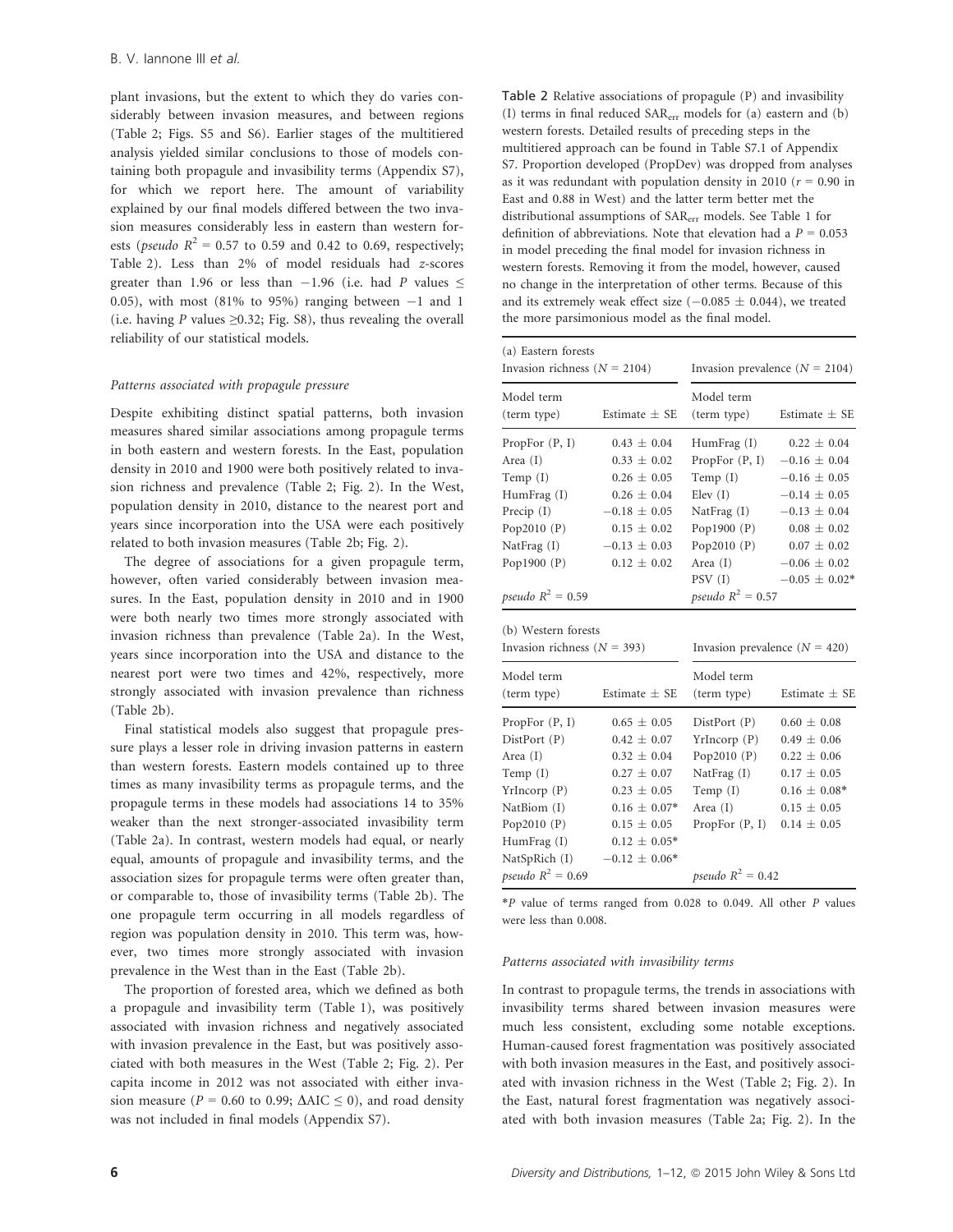

Figure 2 Comparisons of directions and relative sizes for associations with propagule and invasibility terms between both invasion richness ( $Inv, R$ ) and invasion prevalence ( $Inv, Prev$ ) for forests of the eastern and western USA. Note that both invasion measures share positive associations with the same propagule term within each region, whereas the associations with habitat invasibility terms are generally much less consistent. For actual slope  $(\pm \text{SE})$  estimates and statistical significance of model terms, see Table 2. Abbreviations are defined in Table 1.

West, both county area and temperature shared positive associations with both invasion measures (Table 2b; Fig. 2).

The remaining associations were much less consistent. In eastern forests, temperature was positively and negatively associated with invasion richness and prevalence, respectively (Table 2a; Fig. 2); and native tree phylogenetic species variability (PSV) was weakly and negatively associated with invasion prevalence, but not invasion richness (Table 2a; Fig. 2). In the West, invasion richness, but not prevalence, was positively and negatively associated with native tree biomass and species richness, respectively (Table 2b; Fig. 2), and invasion prevalence, but not invasion richness, was positively associated with natural fragmentation (Table 2b; Fig. 2).

We found no evidence that the variability (i.e. CV) in native tree live biomass, species richness or PSV was associated with either invasion measure in either the East or the West ( $P = 0.07$  to 0.94;  $\Delta AIC \leq 1.31$ ), and the proportion of agricultural and developed area in a given county were not selected in final models (Appendix S7).

## **DISCUSSION**

Our investigation provides insight into subcontinental invasion patterns and processes, confirming the utility of accounting for multiple invasion measures and subregional heterogeneity. We found that eastern forests were more heavily invaded than western forests, despite the existence of a

few areas in the East where both invasion measures remain low. While some western forests have just as many invasive plant species as eastern forests, these areas were considerably smaller. Model *pseudo*  $R^2$  values and the small *z*-scores for most model residuals revealed the appropriateness of our statistical models for our study regions and our study objectives. These models suggest that both propagule pressure and habitat invasibility contribute to macroscale patterns of forest plant invasions. Factors related to propagule pressure, however, contributed much more to these overall invasion patterns in western than eastern forests. Variability in sampling protocols among FIA regions seemed to affect our findings very little, as evidenced by the near absence of invasion patterns coinciding with FIA regional boundaries (Fig. 1a,b). Exceptions to this pattern are discussed below, as is the potential for variable sampling efforts among counties to affect our findings. Three broader insights into macroscale invasion patterns also emerged.

#### 1) The need to consider multiple invasion measures

Invasion richness and prevalence exhibited variability in both spatial patterns and drivers. Not considering these differences could result in inaccurate conclusions. For example, the low-invasion richness found in parts of the upper Midwest may have led to the conclusion of a low degree of invasion. The high invasion prevalence of this region, however, reveals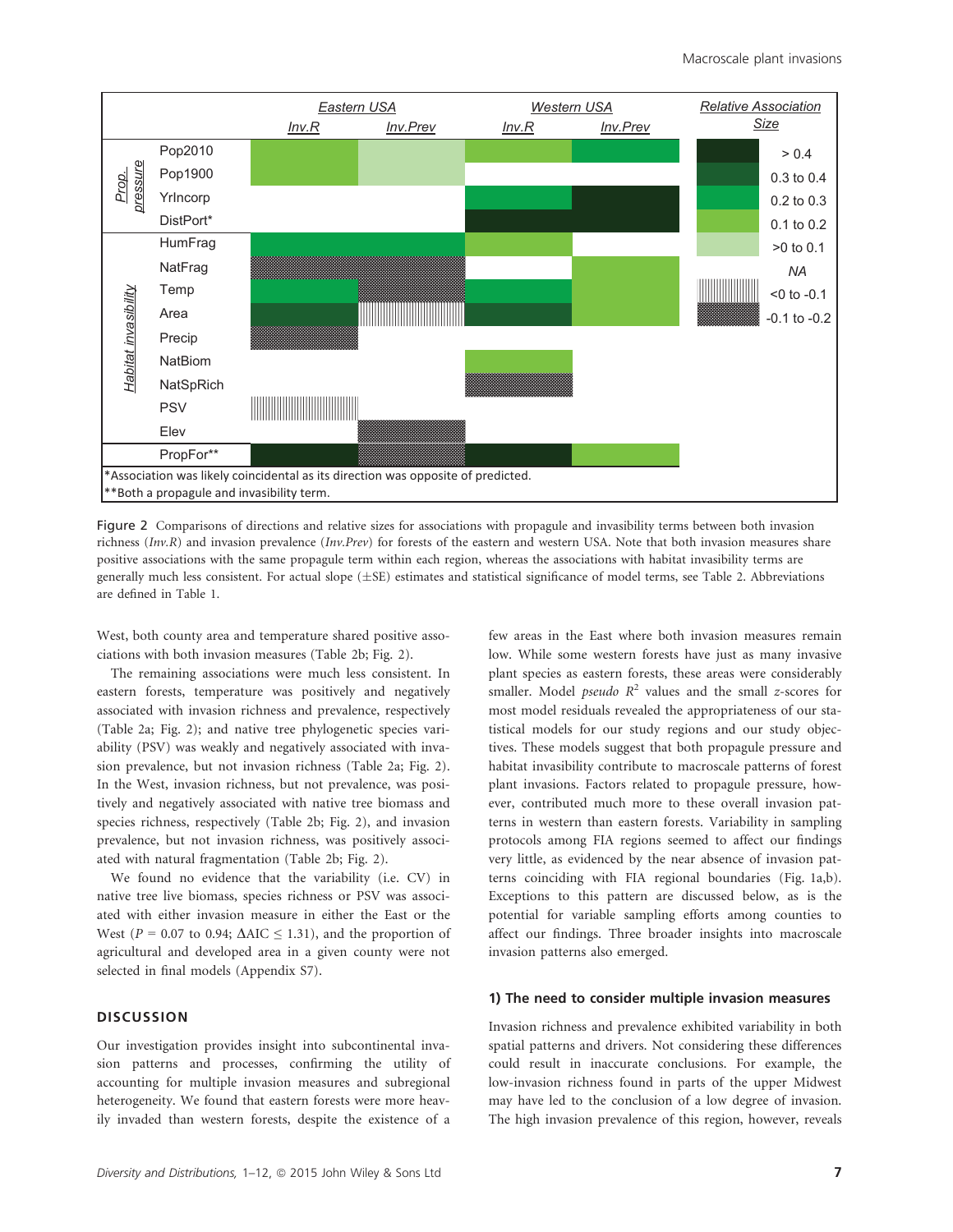otherwise – the likely presence of a few common/dominant invaders – a well-supported pattern for this region [e.g. dense thickets of invasive the shrubs Rhamnus cathartica and Lonicera spp. are common throughout this region's forests (Hutchinson & Vankat, 1997; Kurylo et al., 2007)]. Similarly, based on invasion richness, one might conclude some western forests to be equally invaded as eastern forests. The low-invasion prevalence found throughout the West, however, reveals invaders to be much less common. Nevertheless, the high invasion richness in these areas suggests these areas to be recipients of more propagules and therefore vulnerable to eventual high prevalence by shear probability (Williamson & Fitter, 1996). Finally, the spatial disagreement between invasion measures revealed the need to better understand patterns and processes related to measures of diversity other than invasion richness, for example beta and gamma diversity (Whittaker, 1960).

## 2) Declining effects of propagule pressure

Our analyses, by accounting for spatial heterogeneity, also detected a declining effect over time of propagule pressure on macroscale invasion patterns. Propagule terms were relatively unimportant in statistical models for eastern forests despite these forests being heavily invaded; the opposite was true for western forests. These results are historically reasonable. The states to which eastern counties belong were incorporated into the USA, on average, 70 years earlier than the states of western counties (Iannone et al., present study); thus, their forests have experienced longer periods of human-induced propagule pressure. Longer periods of propagule pressure likely explain the greater degree of spatial agreement between invasion measures found in the East than in the West, given the positive effects over time of propagule pressure on both establishment and abundance (Lockwood et al., 2005). This evidence suggests that, in the near future, the arrival of new propagules will affect macroscale invasion patterns to a much greater extent in western than in eastern forests. The fact that terms reflective of human legacy (i.e. population in 1900 and years since incorporation into the USA) were as much as six times more strongly associated with invasion measures in western than in eastern forests further supports this hypothesis. It is, however, likely that propagule pressure will influence more localized invasion patterns in eastern forests, especially in remaining low-invasion pockets.

The association trends displayed by two of the propagule terms warrant mention. First, although proportion of forest was associated with both invasion measures in eastern and western forests, it is difficult to interpret these associations, as this term reflects both propagule pressure and habitat invasibility (Table 1). Furthermore, as the number of plots monitored within each county varied relative to the forested area within each county (Bechtold & Patterson, 2005), the positive associations detected between this term and invasion richness may reflect sampling bias (Patiño et al., 2014). Nevertheless, our analysis still detected many other potential contributors to patterns of invasion richness. Second, the positive associations

between distance to the nearest port and both invasion measures in the West were likely coincidental. These associations would be expected to be negative if this variable contributed to forest plant invasions. Moreover, alternative findings may have arisen had we investigated the distance to the top ten nearest ports in the western USA, rather than in the entire USA, or other ports of propagule entry such as airports (McCullough et al., 2006; Hulme, 2009).

## 3) Drivers of differences between spatial patterns of invasion measures are stage specific

Various conceptual models of invasion acknowledge different stages ranging from introduction and establishment to spread and impact (e.g. Catford et al., 2009). Our analyses suggest that eastern and western forests as a whole are at different stages of invasion and that the drivers of differences between the macroscale spatial patterns of invasion richness and prevalence change across these stages. The low-invasion prevalence throughout the West suggests these forests to be collectively in early invasion stages, that is establishment and spread. The facts that propagule terms were strongly associated with both invasion measures in this region and that invasion richness was high in some areas, but invasion prevalence remained low throughout, suggest that spatial variability in propagule inputs accompanied by a lag between these propagules establishing and becoming common (Crooks, 2005) drives this difference. The fact that propagule pressure increases the establishment and abundance of most species supports this hypothesis (Lockwood et al., 2005).

In contrast, both invasion richness and prevalence were high throughout much of the East, suggesting these forests to collectively be in late invasion stages. While spatial patterns of invasion richness and prevalence were similar in this region, differences still existed. Although not explicitly investigated, our analyses suggest cross-species variation in response to habitat invasibility drives these differences. After all, within this region, propagule pressure had little effect on invasion patterns, and there was little agreement between invasion measures as to with which invasibility terms they were associated and in the directionality of these associations. These inconsistencies pose the possibility of the following scenario: an environmental condition limits collective establishment and thus invasion richness. Yet, an invader that is able to establish under this condition becomes common, causing increased prevalence and therefore driving spatial disagreement between the two invasion measures.

#### Implications for management and policy

Our analyses underscore the need for considering spatial heterogeneity when prescribing invasive plant management and policy, with some specific recommendations. First, not all areas need the same level of protection. For example, forests having low-invasion prevalence in the East likely warrant prioritization over western forests for monitoring and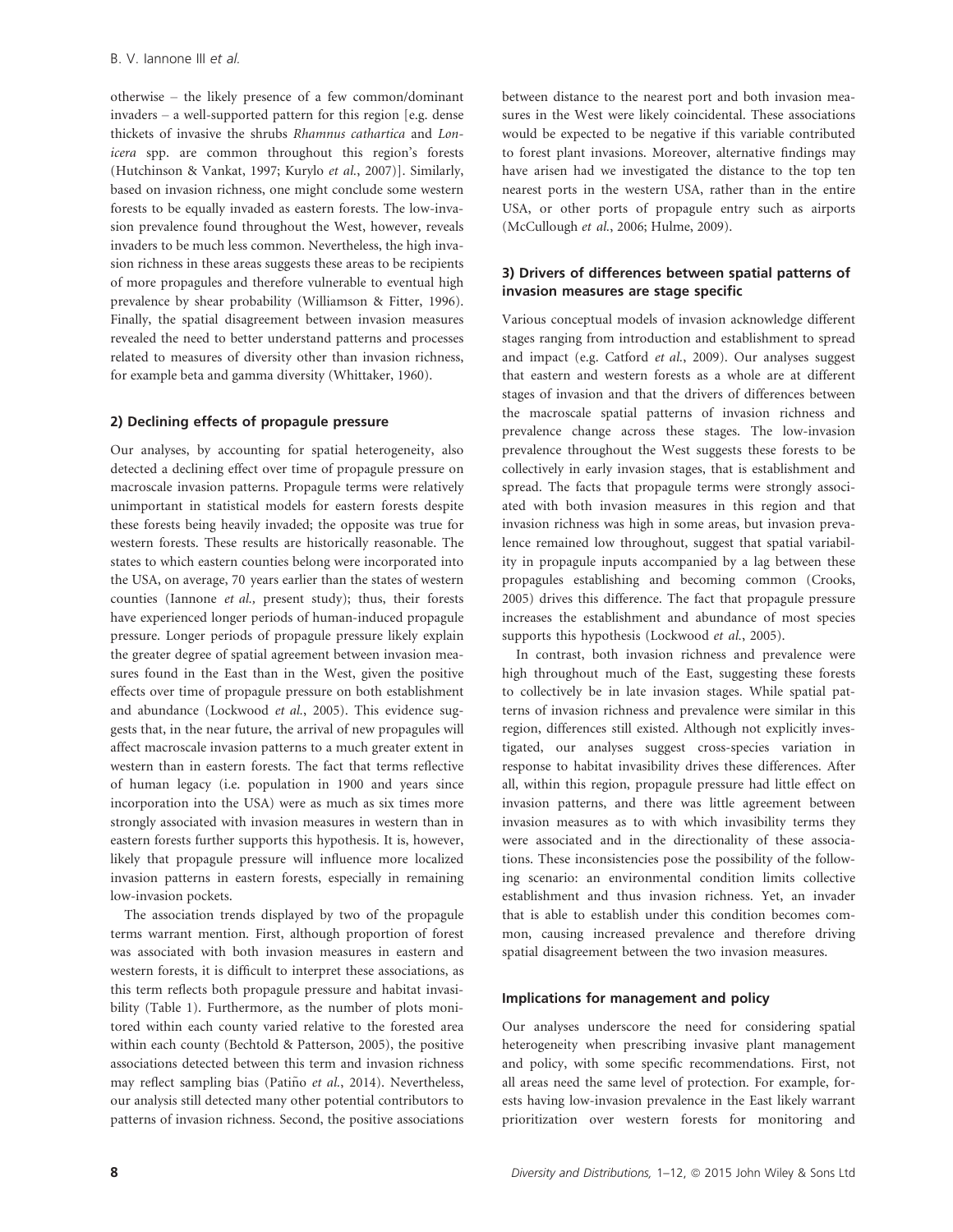control as they probably experience greater propagule pressure from nearby forests. Second, the best strategies for limiting invasions are likely region specific. For example, both the low-invasion prevalence and the relatively strong contribution of propagule terms to western invasion patterns suggest that policies within this region aimed at limiting propagule influx and movement could prevent new invasions. In contrast, as most eastern forests are already heavily invaded, efforts may be better spent on limiting propagule movement into specific low-invasion areas.

Comparing the directionality and magnitude of detected associations both between and within regions revealed that in order for policies to be effective they must be applied at appropriate geographic scales. For example, human population density in 2010 and human-caused forest fragmentation were both positively associated with invasions in eastern and western forests. This cross-regional consistency confirms the wide-ranging effects of human-induced stressors on invasion (Pysek et al., 2010), and more importantly suggests that policies pertaining to these stressors aimed at limiting forest plant invasions can be implemented effectively at the national level. Policymakers must, however, consider the variability between regions in the strength of these associations and therefore the potential spatial heterogeneity in policy effectiveness. Thus, national-level policies need evaluation across multiple scales and regions.

In contrast, variables having different directionality of associations between regions and/or relatively weak associations within regions likely contribute to invasion patterns at smaller scales. Therefore, national-level policies pertaining to the effects of these factors on invasion will likely be ineffective. For example, we found natural forest fragmentation to be negatively associated with eastern invasions, but positively associated with western ones, suggesting geographic variability in how forest edges affect species movement (Murcia, 1995). As for weak within-region associations, we found a weak positive association between invasion richness and native tree biomass in western forests, suggesting mutually suitable growing conditions or increased vulnerability of more-productive, or later-successional, forests to invasion (Wardle, 2002; Martin et al., 2009). We also found weak negative associations between invasion richness and both native tree species richness in western forests and native tree phylogenetic species variability in eastern forests, suggesting biotic resistance (Levine et al., 2004). Nevertheless, the small sizes of all of these associations likely indicate localized processes.

#### Future directions

#### Need for data improvement

Despite the clear utility illustrated here and elsewhere of studying multiple invasion measures (Guo & Symstad, 2008; Catford et al., 2012), acquiring these measures for large geographic areas is challenging. Even our dataset with its 2524

county-level estimates has its limitations. For example, estimates of invasion richness may be biased due to variability among counties in sampling efforts (Patiño et al., 2014). Future iterations of this dataset will likely benefit from controlling for this bias. Despite some of the variability among FIA regions in sampling protocols being ecologically meaningful (e.g. region-specific species monitoring lists), this variability may have had some minor effects on interpretation of invasion patterns (e.g. invasion patterns coinciding with the California-Nevada and Missouri-Arkansas borders; Fig. 1a,b). A standardized national protocol, by eliminating such bias, could improve our understanding of invasion patterns. Finally, other measures reflective of invasion dominance (e.g. biomass or cover) may be more useful to investigate, as they may better reflect invader impacts (Hillebrand et al., 2008).

#### Need for greater analytical complexity

Our analyses also confirmed the need for considering greater complexity when investigating macroscale invasions. Two levels of complexity are straightforward to address. First, our study accounted only for characteristics of invaded systems and invasion drivers. Improved understanding is likely from considering the third invasion component (sensu Catford  $et \ al., 2009$  – invader traits – perhaps by modelling individual 'model' invaders possessing potentially important traits (e.g. Pysek & Richardson, 2007), using a framework similar to that used here. Determining which invasive species contribute to the patterns we observed may also help to address this complexity. Second, our investigation confirmed the utility of accounting for spatial heterogeneity by dividing large geographic areas into ecologically meaningful subsections. Had we not utilized this easily repeatable technique, we would not have detected declining effects of propagule pressure nor changes in what drives spatial differences between invasion measures.

Three other complexities are less straightforward to deal with. First, we found evidence of variables affecting invasions at different scales and thus the potential for cross-scale interactions. For example, our findings suggest that both humancaused forest fragmentation and population density facilitate invasion nationwide, while native tree diversity hinders invasion, but only in specific subregions. Second, we found evidence of nonlinear effects, as evidenced by the strength of the association between human-caused forest fragmentation and invasion varying nearly twofold between eastern and western forests. Third, we found the need to account for spatial autocorrelation. Our preliminary analyses, however, by revealing the most appropriate neighbourhood distance to be 1 degree, suggest the majority of spatial autocorrelation contributing to macroscale invasion patterns occurs at relatively small scales, that is within a few-county radius, a hypothesis supported by a recent study into patterns of exotic plant invasions having states as the sample unit (Guo et al., 2012). Of course closer inspection of individual variables is needed to determine those to which this pattern applies.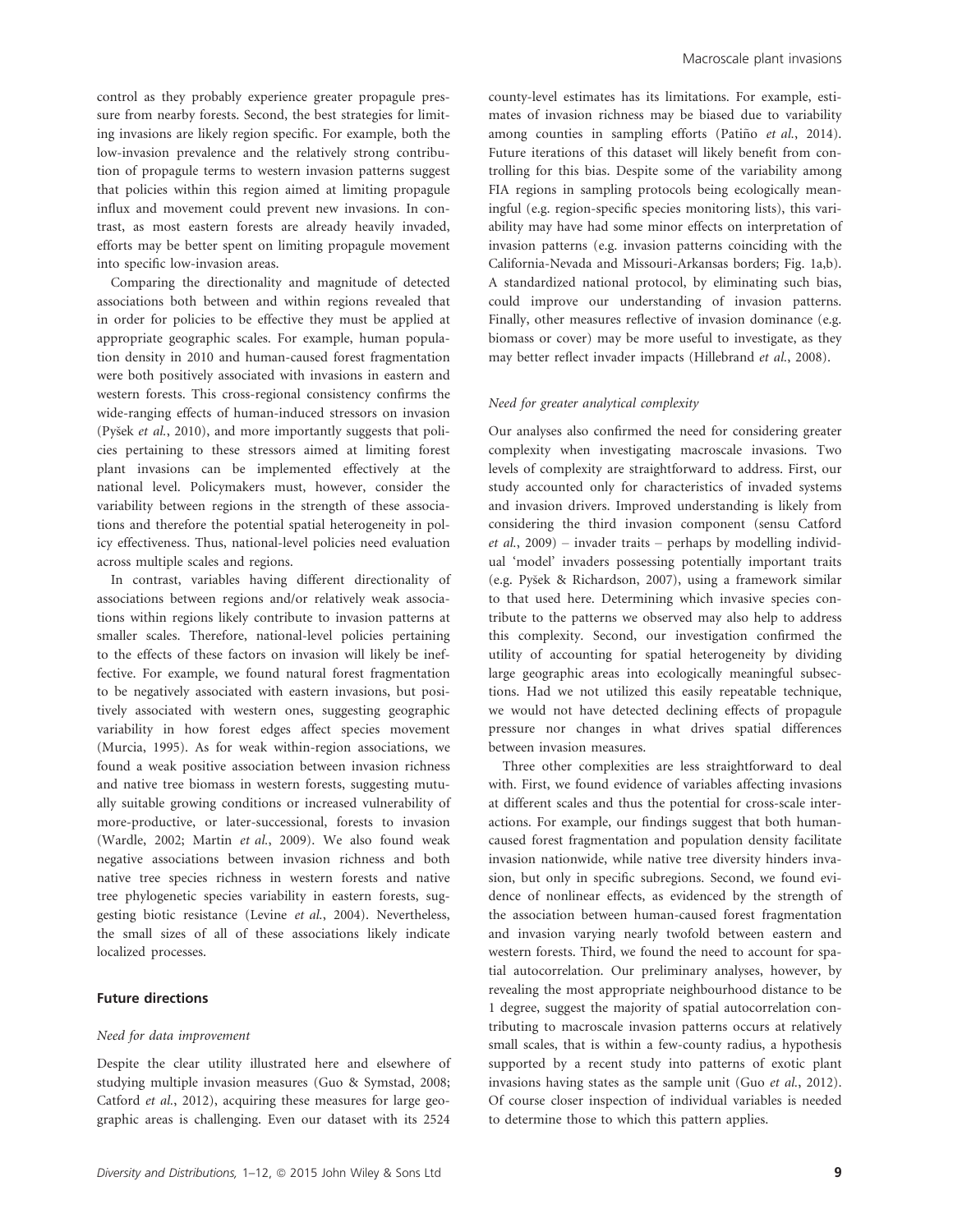Each of these complexities suggests the need to investigate invasions using a macrosystems framework (Heffernan et al., 2014). While methods already exits to address these complexities [e.g. hierarchical Bayesian and individual-based models (Levy et al., 2014)], the development of other methods will likely facilitate our understanding of how these complexities contribute to macroscale invasion patterns. Furthermore, investigations testing the efficacy of policy recommendations, including those presented here, should incorporate these complexities to ensure the development of the spatially heterogeneous management practices and policy likely needed to limit the spread and impact of future invasions.

## ACKNOWLEDGEMENTS

Thanks to the many FIA workers who collected the data used in this study; to Beth Schultz, Andrew Gray and Chris Witt for assisting with data compilation; and to Jarrod Doucette and Johanna Desprez for GIS-related advice. Comments from three anonymous referees improved this manuscript. This research was supported by NSF Macrosystems Biology grant # 1241932 and by a Research Joint Venture Agreement 13-JV-11330110-043 between the USDA Forest Service and North Carolina State University.

## **REFERENCES**

- Araújo, M.B. & Rozenfeld, A. (2014) The geographic scaling of biotic interactions. Ecography, 37, 406–415.
- Bechtold, W.A. & Patterson, P.L. (2005) The enhanced forest inventory and analysis program – national sampling design and estimation procedures. General Technical Report SRS-80. U.S. Department of Agriculture, Forest Service, Southern Research Station, Asheville.
- Bivand, R. (2014) spdep: Spatial dependence: weighting schemes, statistics, and models. R package version 0.5-74. http://CRAN.R-project.org/package=spdep.
- Brown, J.H. (1999) Macroecology: progress and prospect. Oikos, 87, 3–14.
- Burnham, K.P. & Anderson, D.R. (2002) Model selection and multi-model inference: a practical information-theoretic approach, 2nd edn. Springer, New York.
- Catford, J.A., Jansson, R. & Nilsson, C. (2009) Reducing redundancy in invasion ecology by integrating hypotheses into a single theoretical framework. Diversity and Distributions, 15, 22–40.
- Catford, J.A., Vesk, P.A., Richardson, D.M. & Pysek, P. (2012) Quantifying levels of biological invasion: towards the objective classification of invaded and invasible ecosystems. Global Change Biology, 18, 44–62.
- Cleland, D.T., Avers, P.E., McNab, W.H., Jensen, M.E., Bailey, R.G., King, T. & Russell, W.E. (1997) National hierarchical framework of ecological units. Ecosystem management applications for sustainable forest and wildlife

resources (ed. by M.S. Boyce and A. Haney), pp. 181–200. Yale University Press, New Haven.

- Cleland, D.T., Freeouf, J.A., Keys, J.E., Nowacki, G.J., Carpenter, C.A. & McNab, W.H. (2007) Ecological subregions: sections and subsections for the conterminous United States. General Technical. Report WO-76. U.S. Department of Agriculture, Forest Service, Washington, DC. Map, presentation scale 1:3,500,000; Albers equal area projection; colored.
- Crooks, J.A. (2005) Lag times and exotic species: the ecology and management of biological invasions in slow-motion. Ecoscience, 12, 316–329.
- Diniz-Filho, J.A.F., Rangel, T.F.L.V.B. & Bini, L.M. (2008) Model selection and information theory in geographical ecology. Global Ecology and Biogeography, 17, 479–488.
- Fei, S., Phillips, J. & Shouse, M. (2014) Biogeomorphic impacts of invasive species. Annual Review of Ecology, Evolution, and Systematics, 45, 69–87.
- Gavier-Pizarro, G.I., Radeloff, V.C., Stewart, S.I., Huebner, C.D. & Keuler, N.S. (2010) Housing is positively associated with invasive exotic plant species richness in New England, USA. Ecological Applications, 20, 1913–1925.
- Gonzalez, P., Hasson, R., Lakyda, P., McCallum, I., Nilsson, S., Pulhin, J., van Rosenberg, B., Scholes, B., Shvidenko, A., Barber, C.V. & Persson, R. (2005) Forest and woodland systems. Millennium ecosystem assessment: ecosystems and human well-being: current state & trends assessment (ed. by R. Hassan, R. Scholes and N. Ash), pp. 585–621. Island Press, Washington.
- Guo, Q. & Symstad, A. (2008) A two-part measure of degree of invasion for cross-community comparisons. Conservation Biology, 22, 666–672.
- Guo, Q., Rejmanek, M. & Wen, J. (2012) Geographical, socioeconomic, and ecological determinants of exotic plant naturalization in the United States: insights and updates from improved data. NeoBiota, 12, 41-55.
- Heffernan, J.B., Soranno, P.A., Angilletta, M.J., Buckley, L.B., Gruner, D.S., Keitt, T.H., Kellner, J.R., Kominoski, J.S., Rocha, A.V., Xiao, J., Harms, T.K., Goring, S.J., Koenig, L.E., McDowell, W.H., Powell, H., Richardson, A.D., Stow, C.A., Vargas, R. & Weathers, K.C. (2014) Macrosystems ecology: understanding ecological patterns and processes at continental scales. Frontiers in Ecology and the Environment, 12, 5–14.
- Helmus, M.R., Bland, T.J., Williams, C.K. & Ives, A.R. (2007) Phylogenetic measures of biodiversity. The American Naturalist, 169, E68–E83.
- Hillebrand, H., Bennett, D.M. & Cadotte, M.W. (2008) Consequences of dominance: a review of evenness effects of local and regional ecosystem processes. Ecology, 89, 1510–1520.
- Hulme, P.E. (2009) Trade, transport and trouble: managing invasive species pathways in an era of globalization. Journal of Applied Ecology, 46, 10–18.
- Hulme, P.E., Pyšek, P., Jarošík, V., Pergl, J., Schaffner, U. & Vilá, M. (2013) Bias and error in understanding plant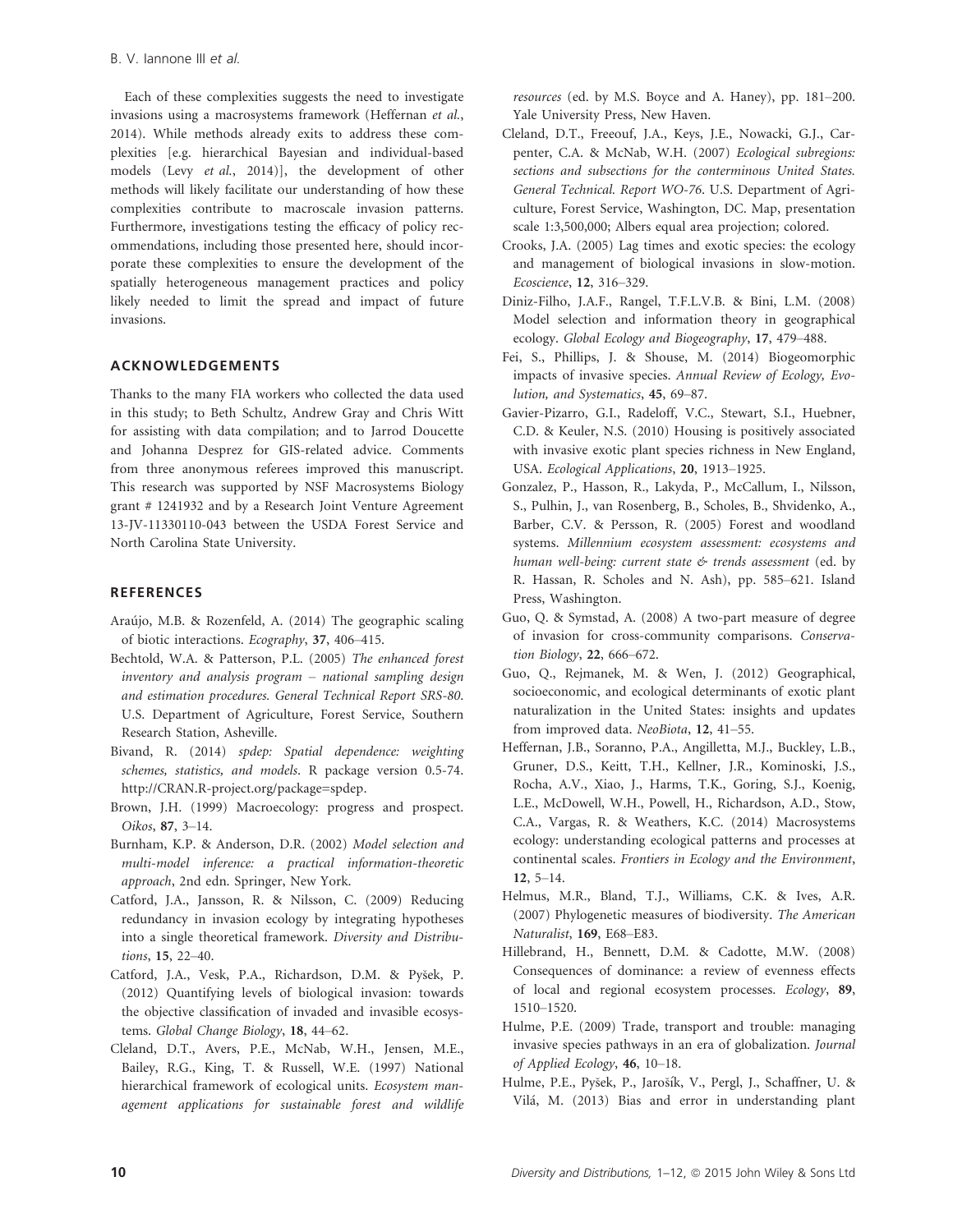invasion impacts. Trends in Ecology and Evolution, 28, 212–218.

- Hutchinson, T.F. & Vankat, J.L. (1997) Invasibility and effects of Amur honeysuckle in Southwestern Ohio forests. Conservation Biology, 11, 1117–1124.
- Iannone, B.V. III & Galatowitsch, S.M. (2008) Altering light and soil N to limit Phalaris arundinacea reinvasion in sedge meadow restorations. Restoration Ecology, 16, 689–701.
- Iannone, B.V. III, Umek, L.G., Heneghan, L. & Wise, D.H. (2013) Amending soil with mulched European buckthorn (Rhamnus cathartica) does not reduce reinvasion. Ecological Restoration, 31, 264–273.
- Kennedy, T.A., Naeem, S., Howe, K.M., Knops, J.M.H., Tilman, D. & Reich, P. (2002) Biodiversity as a barrier to ecological invasion. Nature, 417, 636–638.
- Kissling, W.D. & Carl, G. (2008) Spatial autocorrelation and the selection of simultaneous autoregressive models. Global Ecology and Biogeography, 17, 59–71.
- Kurylo, J.S., Knight, K.S., Stewart, J.R. & Endress, A.G. (2007) Rhamnus cathartica: native and naturalized distribution and habitat preferences. The Journal of the Torrey Botanical Society, 134, 420–430.
- Legendre, P. & Legendre, L. (2012) Numerical ecology, 3rd, English edn. Elsevier Science B.V, Amsterdam.
- Levine, J.M., Adler, P.B. & Yelenik, S.G. (2004) A metaanalysis of biotic resistance to exotic plant invasions. Ecology Letters, 7, 975–989.
- Levy, O., Ball, B.A., Bond-Lamberty, B. et al. (2014) Approaches to advance scientific understanding of macrosystems ecology. Frontiers in Ecology and the Environment, 12, 15–23.
- Liebhold, A.M., McCullough, D.G., Blackburn, L.M., Frankel, S.J., Von Holle, B. & Aukema, J.E. (2013) A highly aggregated geographical distribution of forest pest invasions in the USA. Diversity and Distributions, 19, 1208–1216.
- Lin, W., Cheng, X. & Xu, R. (2011) Impact of different economic factors on biological invasions on the global scale. PLoS One, 6, e18797.
- Lockwood, J.L., Cassey, P. & Blackburn, T. (2005) The role of propagule pressure in explaining species invasions. Trends in Ecology and Evolution, 20, 223–228.
- Martin, P.H., Canham, C.D. & Marks, P.L. (2009) Why forests appear resistant to exotic plant invasions: intentional introductions, stand dynamics, and the role of shade tolerance. Frontiers in Ecology and the Environment, 7, 142–149.
- McCullough, D., Work, T., Cavey, J., Liebhold, A. & Marshall, D. (2006) Interceptions of nonindigenous plant pests at US ports of entry and border crossings over a 17-year period. Biological Invasions, 8, 611–630.
- McNab, W.H., Cleland, D.T., Freeouf, J.A., Keys, J.E. Jr., Nowacki, G.J. & Carpenter, C.A. (2007) Description of ecological subregions: sections of the conterminous United States [CD-ROM]. Gen. Tech. Report WO-76B. U.S. Department of Agriculture, Forest Service, Washington, DC.
- Mehrhoff, L.J., Silander, J.A. Jr., Leicht, S.A., Mosher, E.S. & Tabak, N.M. (2014) Invasive plant atlas of New England.

The University of Georgia – Center for Invasive Species and Ecosystem Health. URL:http://www.eddmaps.org/ ipane/ipanespecies/current\_inv.htm.

- Murcia, C. (1995) Edge effects in fragmented forests: implications for conservation. Trends in Ecology and Evolution, 10, 58–62.
- Oswalt, C., Fei, S., Guo, Q., Iannone, B.V. III, Oswalt, S., Pijanowski, B. & Potter, K. (2015) A subcontinental view of forest plant invasions using national inventory data. NeoBiota, 24, 49–54.
- Patiño, J., Weigelt, P., Guilhaumon, F., Kreft, H., Triantis, K.A., Naranjo-Cigala, A., Sólymos, P. & Vanderpoorten, A. (2014) Differences in species–area relationships among the major lineages of land plants: a macroecological perspective. Global Ecology and Biogeography, 23, 1275–1283.
- Pauchard, A. & Shea, K. (2006) Integrating the study of nonnative plant invasions across spatial scales. Biological Invasions, 8, 399-413.
- Pejchar, L. & Mooney, H.A. (2009) Invasive species, ecosystem services and human well-being. Trends in Ecology and Evolution, 24, 497–504.
- Powell, K.I., Chase, J.M. & Knight, T.M. (2013) Invasive plants have scale-dependent effects on diversity by altering species-area relationships. Science, 339, 316–318.
- Pysek, P. & Richardson, D.M. (2007) Traits associated with invasiveness in alien plants: where do we stand? Biological invasions (ed. by W. Nentwig), pp. 97–125. Springer, Berlin, Heidelberg.
- Pyšek, P., Jarošík, V., Hulme, P.E. et al. (2010) Disentangling the role of environmental and human pressures on biological invasions across Europe. Proceedings of the National Academy of Sciences USA, 107, 12157–12162.
- R Core Team (2013) R: A language and environment for statistical computing. R Foundation for Statistical Computing, Vienna, Austria. http://www.R-project.org.
- Rejmánek, M. (2003) The rich get richer responses. Frontiers in Ecology and the Environment, 1, 122–123.
- Ricciardi, A. (2007) Are modern biological invasions an unprecedented form of global change? Conservation Biology, 21, 329–336.
- Richardson, D.M. (2004) Plant invasion ecology—dispatches from the front line. Diversity and Distributions, 10, 315–319.
- Ries, P., Dix, M.E., Lelmini, M. & Thomas, D. (2004) National strategy and implementation plan for invasive species management. FS-805. U.S. Department of Agriculture, Forest Service, Washington, DC.
- Schielzeth, H. (2010) Simple means to improve the interpretability of regression coefficients. Methods in Ecology and Evolution, 1, 103–113.
- Shea, K. & Chesson, P. (2002) Community ecology theory as a framework for biological invasions. Trends in Ecology and Evolution, 17, 170–176.
- Simberloff, D., Martin, J.-L., Genovesi, P., Maris, V., Wardle, D.A., Aronson, J., Courchamp, F., Galil, B., García-Berthou, E., Pascal, M., Pysek, P., Sousa, R., Tabacchi, E. & Vila, M. (2013) Impacts of biological invasions: what's